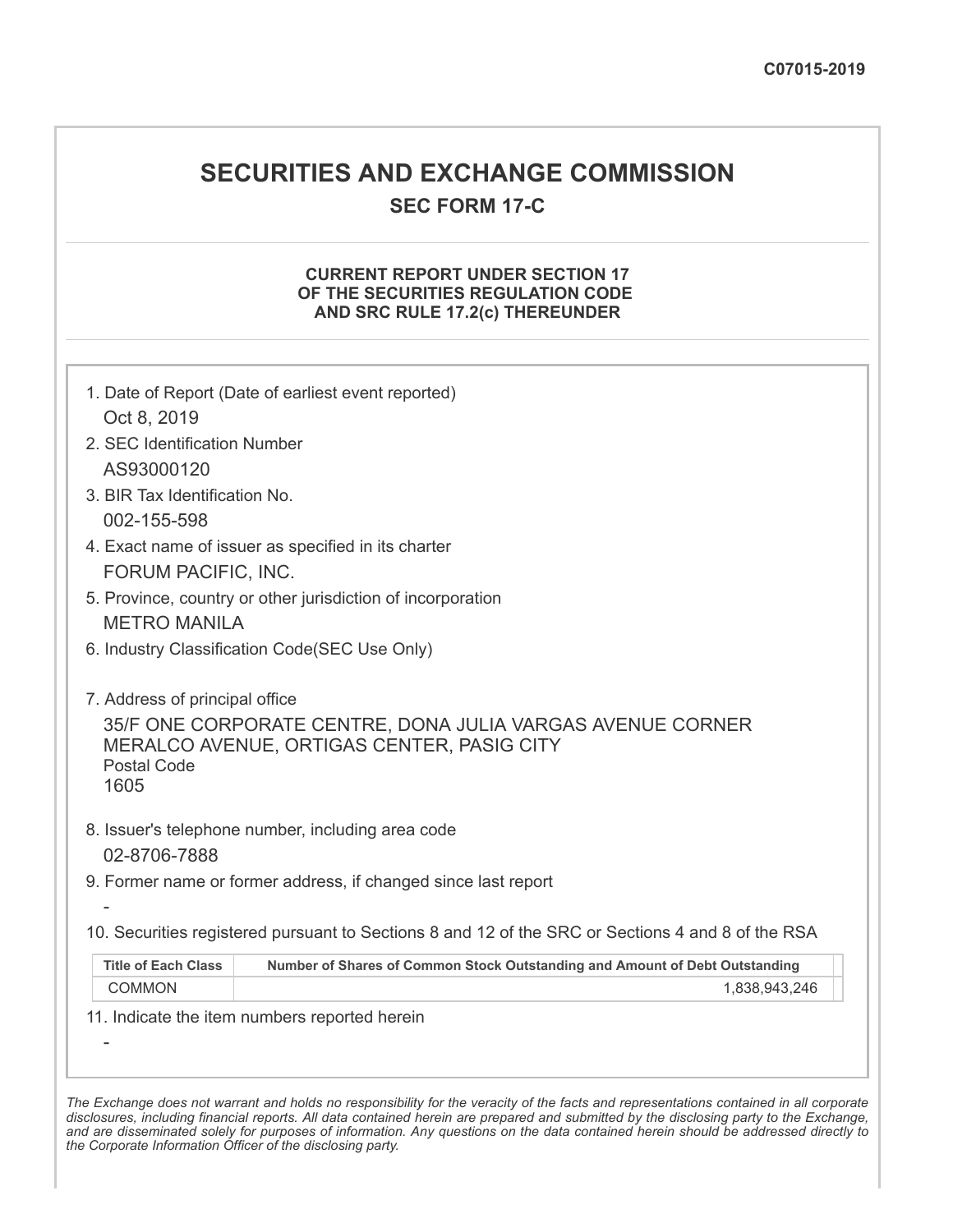

## **PSE Disclosure Form 4-25 - Results of Organizational Meeting** *References: SRC Rule 17 (SEC Form 17-C) and Section 4.4 of the Revised Disclosure Rules*

**Subject of the Disclosure**

-

RESULTS OF ORGANIZATIONAL MEETING ON OCTOBER 8, 2019

**Background/Description of the Disclosure**

**List of elected officers for the ensuing year with their corresponding shareholdings in the Issuer**

| <b>Name of Person</b>               | <b>Position/Designation</b>             | <b>Shareholdings in the Listed</b><br>Company |                 | Nature of Indirect       |
|-------------------------------------|-----------------------------------------|-----------------------------------------------|-----------------|--------------------------|
|                                     |                                         | <b>Direct</b>                                 | <b>Indirect</b> | Ownership                |
| PETER SALUD                         | <b>CHAIRMAN</b>                         | 2,990                                         | $\Omega$        |                          |
| <b>ELVIRA TING</b>                  | <b>PRESIDENT</b>                        | 400,001                                       | $\Omega$        | ٠                        |
| <b>RUBEN TORRES</b>                 | <b>LEAD INDEPENDENT DIRECTOR</b>        | 100                                           | $\overline{0}$  |                          |
| <b>KENNETH</b><br><b>GATCHALIAN</b> | <b>TREASURER</b>                        | 100                                           | $\Omega$        |                          |
| ARSENIO ALFILER,<br>$JR$ ./         | <b>CORPORATE SECRETARY</b>              | $\Omega$                                      | $\overline{0}$  |                          |
| <b>MARIEL FRANCISCO</b>             | ASSISTANT CORPORATE<br><b>SECRETARY</b> | $\Omega$                                      | $\Omega$        |                          |
| <b>LAURAINE SAN</b><br><b>ROQUE</b> | <b>CHIEF RISK OFFICER</b>               | $\Omega$                                      | $\Omega$        |                          |
| <b>BYOUNG HYUN SUH</b>              | <b>CHIEF AUDIT EXECUTIVE</b>            | 1,000                                         | $\overline{0}$  |                          |
| <b>ANNABELLE</b><br><b>ABUNDA</b>   | <b>COMPLIANCE OFFICER</b>               | 0                                             | 0               |                          |
| RICHARD RICARDO                     | <b>INVESTOR RELATIONS OFFICER</b>       | 0                                             | $\overline{0}$  | $\overline{\phantom{a}}$ |

## **List of Committees and Membership**

| <b>Name of Committees</b> | <b>Members</b>         | <b>Position/Designation in Committee</b> |
|---------------------------|------------------------|------------------------------------------|
| AUDIT COMMITTEE           | <b>BYOUNG HYUN SUH</b> | CHAIRMAN                                 |